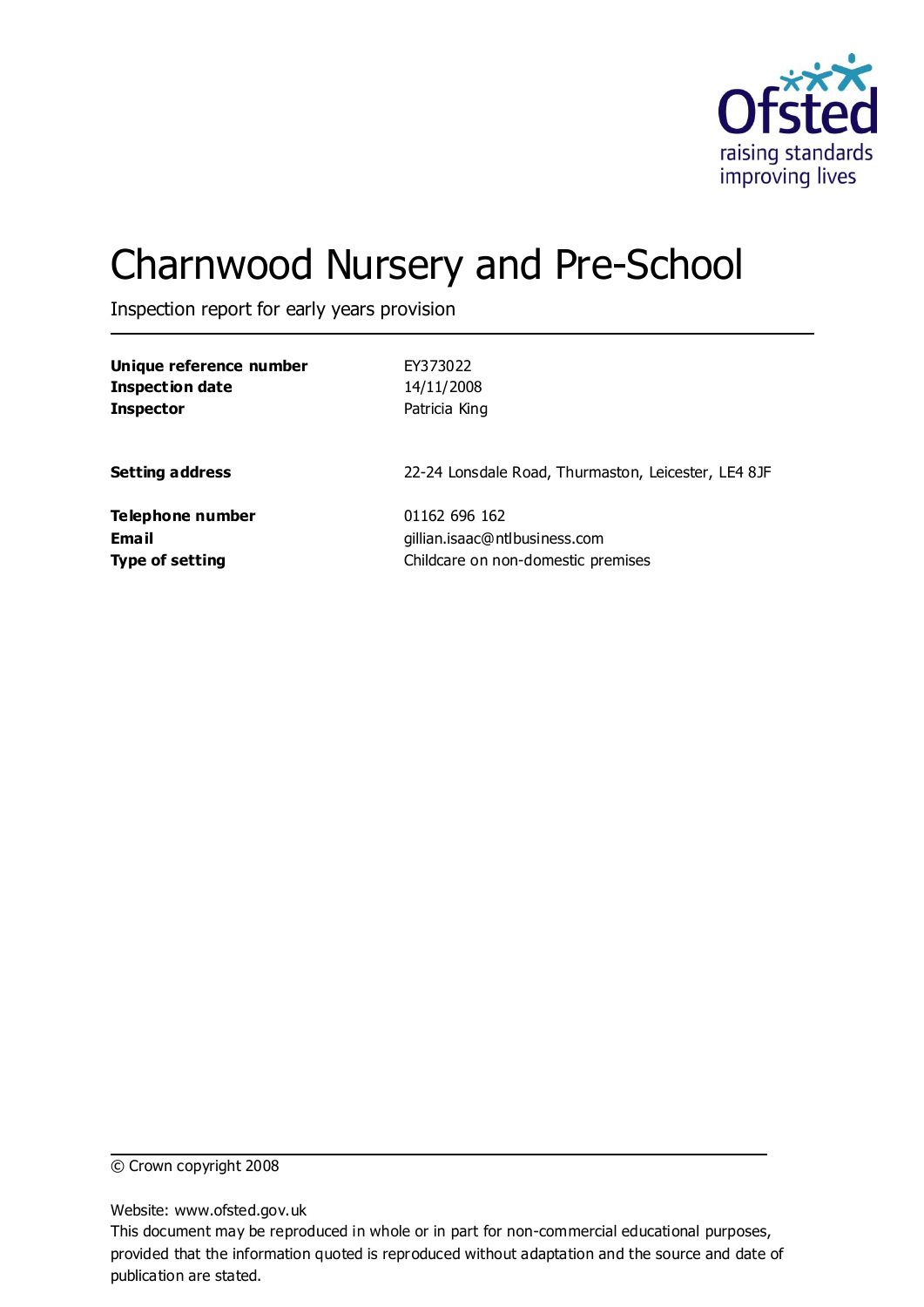### **Introduction**

This inspection was carried out by Ofsted under Sections 49 and 50 of the Childcare Act 2006 on the quality and standards of the registered early years provision. 'Early years provision' refers to provision regulated by Ofsted for children from birth to 31 August following their fifth birthday (the early years age group). The registered person must ensure that this provision complies with the statutory framework for children's learning, development and welfare, known as the *Early* Years Foundation Stage.

The report includes information on any complaints about the childcare provision which Ofsted has received since the last inspection or registration whichever is the later, which require Ofsted or the provider to take action in Annex C.

The provider must provide a copy of this report to all parents with children at the setting where reasonably practicable. The provider must provide a copy of the report to any other person who asks for one, but may charge a fee for this service (The Childcare (Inspection) Regulations 2008 regulations 9 and 10).

The setting also makes provision for children older than the early years age group which is registered on the voluntary and/or compulsory part(s) of the Childcare Register. This report does not include an evaluation of that provision, but a comment about compliance with the requirements of the Childcare Register is included in Annex B.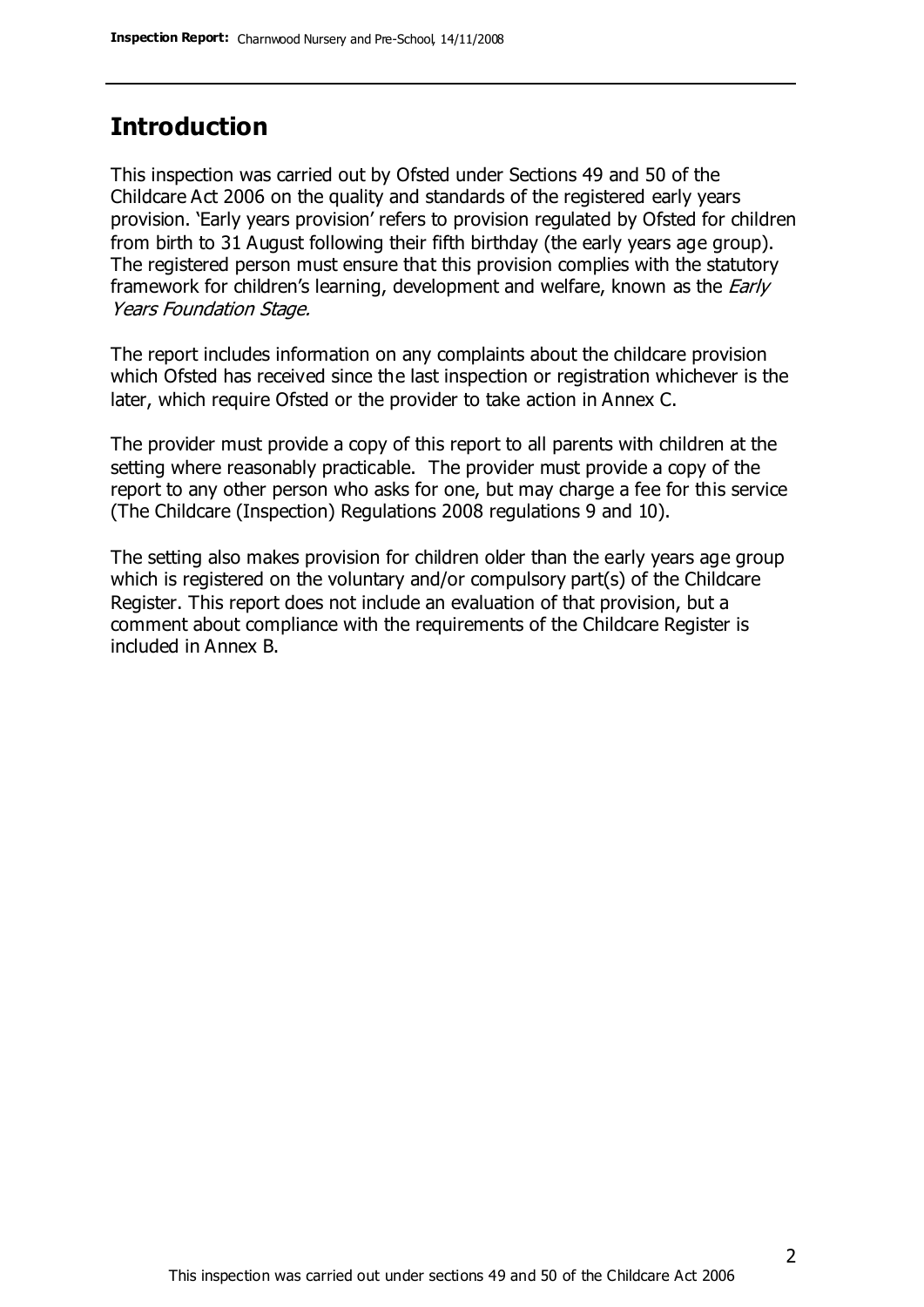# **Description of the setting**

Charnwood Nursery and Pre-school is one of three settings run by Beaver Childcare Ltd. The provision opened in 1999 and registered as a limited company in 2008. It operates from a two-storey building situated in Thurmaston, Leicestershire. The premises are accessed via a secure passage between the rooms used on the ground floor and staircases lead to each of the two first floor areas. The nursery is open five days a week all year round from 07:30 to 18:00. All children have access to a fully enclosed outdoor play area. The nursery cares for children on the early years register, the childcare register and the voluntary childcare register.

A maximum of 64 children may attend the setting at any one time and there are 99 children currently on roll. Of these, 36 children receive funding for early education. The nursery supports children with learning difficulties and/or disabilities and children who speak English as an additional language.

There are 19 members of staff who work with the children and of these 15 have childcare qualifications and four are working towards them.

# **Overall effectiveness of the early years provision**

A comprehensive range of policies and procedures is in place to support the safety and welfare of children and staff demonstrate secure understanding of how to use these effectively. The partnership with parents and other agencies is a key strength contributing significantly to ensuring that the needs of all children are recognised and they get any additional support they need. This means that children make steady progress according to their age, ability and starting points. The nursery successfully uses a variety of effective monitoring and evaluation systems to recognise strengths, identify weaknesses and ensure the provision is continually improving.

### **What steps need to be taken to improve provision further?**

To further improve the early years provision the registered person should:

- ensure that records clearly inform that written parental permission is requested from all parents, at the time of placement, to seeking of any necessary medical advice or treatment
- ensure that the safeguarding children policy clearly informs of proceedures to follow to report any concerns and in the event of an allegation being made against a staff member in accord with the Local Safeguarding Children Board.

# **The leadership and management of the early years provision**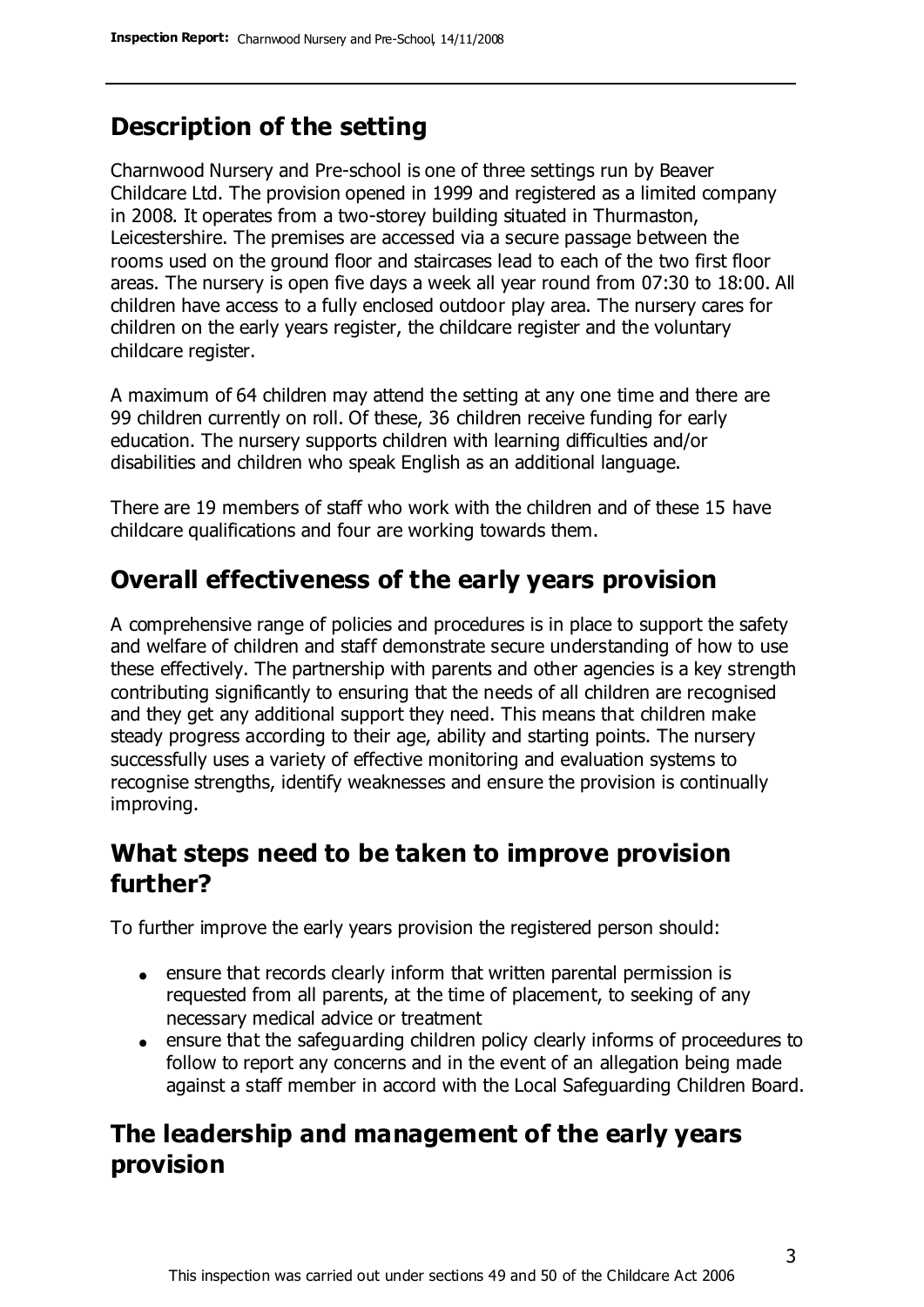Robust recruitment and vetting procedures are in place to ensure that all staff are suitable to work with children and are fully aware that any changes to their suitability must be declared. A high proportion of staff hold childcare qualifications and the remainder are working towards these. Thorough staff and student induction and appraisals systems, ensure that all adults working in the setting are fully informed and prepared for their responsibilities and work efficiently.

All required policies and procedures are in place and regularly reviewed to ensure they are effective. However, records do not clearly inform that parents have been requested to provide their written consent for any necessary medical advice or treatment. Staff demonstrate good understanding of their responsibilities with regard to safeguarding children and describe clearly how to take appropriate action to report any concerns they have, however, the safeguarding procedure lacks clarity in some detail. Written risk assessments are detailed, regularly reviewed and have regard for the accident records which means that potential dangers to children are minimised.

The nursery is fully committed to develop and improve their performance and use a variety of systems and sources to evaluate and plan for the future. This is the first inspection of the current registration and they have used self-assessment and recommendations well to underpin their good practice which means parents and children receive a consistent service.

### **The quality and standards of the early years provision**

Children's welfare, learning and development are effectively promoted. All areas are decorated with displays children's work, photos of them at play and illustrations to support the learning and behaviour. The environment is arranged creatively to offer interesting play and learning opportunities and resources are stored within easy reach to promote children's independence and choice.

Staff know the children well and help them understand the importance of healthy and safe routines in their daily lives. They demonstrate good role models and help children learn by talking about the importance of a healthy diet and good self-care routines. For example, they explain to babies and young children why they must wash their hands before eating or handling food and promote good oral hygiene by supervising careful tooth brushing after meals.

Staff are developing growing confidence in their understanding of the Early Years Foundation Stage with the help of internal and external support and training. This means they enable children across the age ranges to be confident and interested in their play, and so are develop good attitudes towards learning. Babies receive good levels of support as staff tempt and encourage them with carefully placed toys to promote rolling, stretching and crawling and they beam with delight when their efforts are praised. Any frustration or distress is soothed by gentle support from staff always ready to nurture their progress or help them settle when separation from their carer is difficult.

Children enter the playrooms confidently finding their names or emblem signifying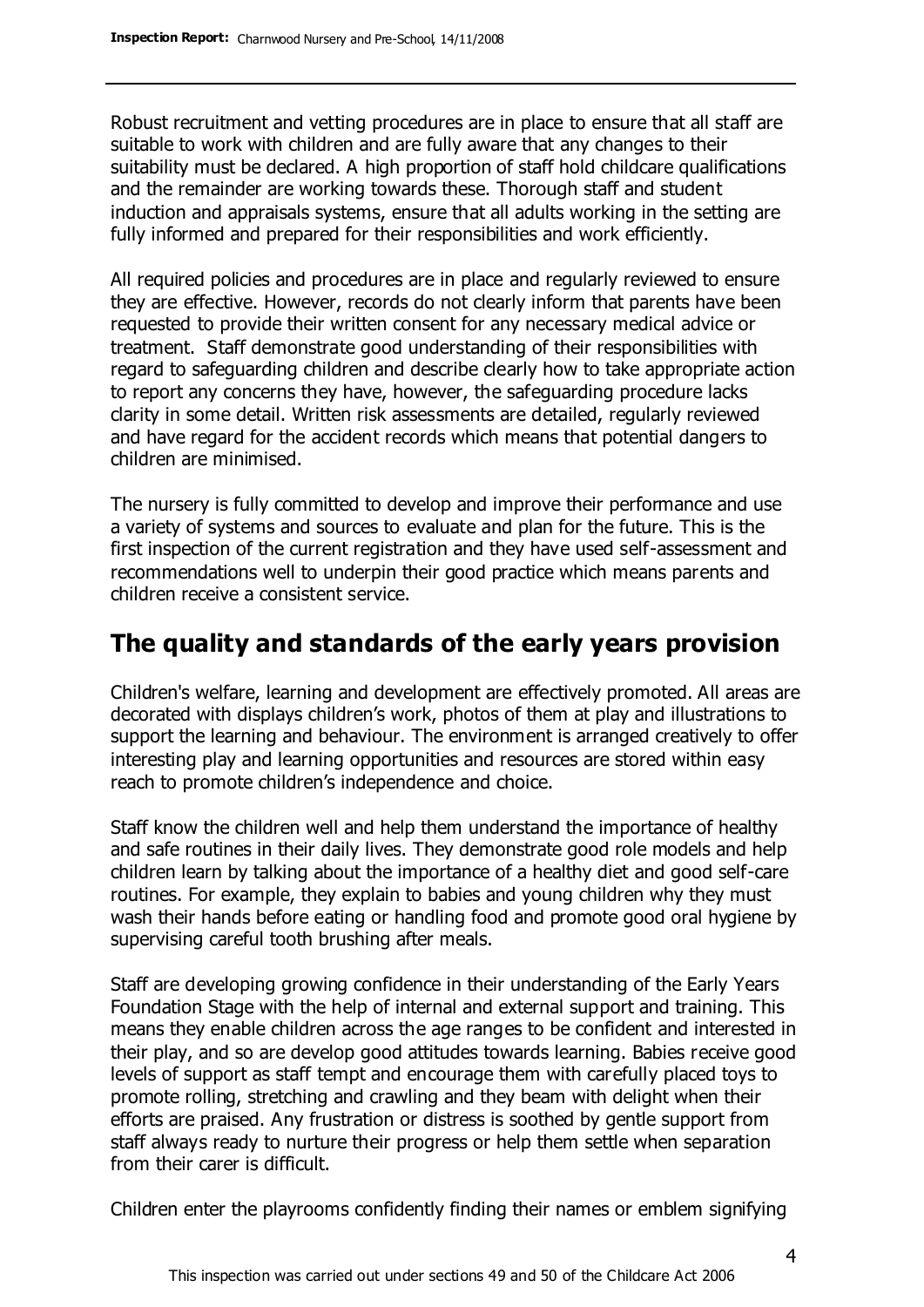their coat hooks and work and eagerly settle into the daily routines, anticipating their indoor and outdoor activities with interest and enthusiasm. Staff plan and organise the sessions skilfully to include all areas of learning in the two environments which promotes children's physical health and well- being as they play and learn in the fresh air daily. For example, children practise counting and mathematical language as they line up and recognise shapes and sizes in construction and creative activities. Older ones develop their listening skills and concentration with activities and games such as wearing their listening ears to identify recorded familiar sounds. They ask for and listen intently to a familiar story in a small group adding their comments as the story progresses, for example, helping the reader to find the missing teddy.

Children's knowledge and understanding of the world is well promoted because a range of festivals are acknowledged, staff talk to them about other cultures and they have access to toys and resources reflect8ing diverse lifestyles and practices. They are learning to show concern and care for others as they help to raise funds for others less fortunate in their community and the wider world.

Good systems are in place to observe, check and record children's progress in their learning journals and parents' contributions are actively sought to inform planning for their children's next steps. Staff work in very close partnership with parents and others to support children with learning difficulties and/or disabilities to benefit from attending the setting. For example, staff work with small groups using specialist resources to develop and extend speech and communication skills. This means that all children are positively supported to play an active part in the setting.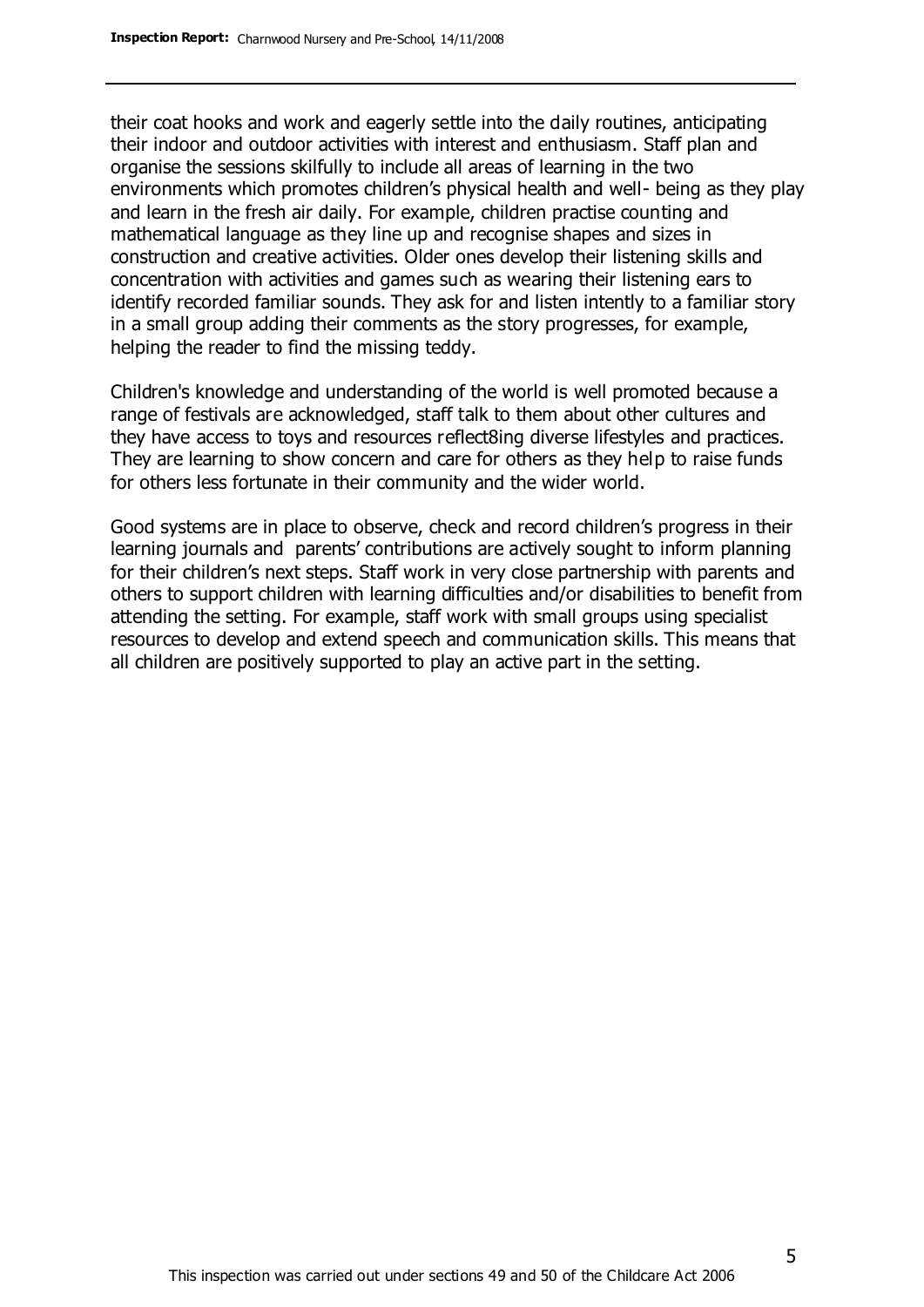# **Annex A: record of inspection judgements**

#### **The key inspection judgements and what they mean**

Grade 1 is Outstanding: this aspect of the provision is of exceptionally high quality Grade 2 is Good: this aspect of the provision is strong Grade 3 is Satisfactory: this aspect of the provision is sound Grade 4 is Inadequate: this aspect of the provision is not good enough

### **Overall effectiveness**

| How effective is the provision in meeting the needs<br>of children in the Early Years Foundation Stage? |  |
|---------------------------------------------------------------------------------------------------------|--|
| How well does the provision promote inclusive practice?                                                 |  |
| The capacity of the provision to maintain continuous                                                    |  |
| improvement.                                                                                            |  |

### **Leadership and management**

| How effectively is provision in the Early Years               |  |
|---------------------------------------------------------------|--|
| <b>Foundation Stage led and managed?</b>                      |  |
| How effective is the setting's self-evaluation, including the |  |
| steps taken to promote improvement?                           |  |
| How well does the setting work in partnership with parents    |  |
| and others?                                                   |  |
| How well are children safeguarded?                            |  |

### **Quality and standards**

| How effectively are children in the Early Years         |   |
|---------------------------------------------------------|---|
| <b>Foundation Stage helped to learn and develop?</b>    |   |
| How effectively is the welfare of children in the Early |   |
| <b>Years Foundation Stage promoted?</b>                 |   |
| How well are children helped to stay safe?              |   |
| How well are children helped to be healthy?             |   |
| How well are children helped to enjoy and achieve?      | 2 |
| How well are children helped to make a positive         |   |
| contribution?                                           |   |
| How well are children helped develop skills that will   |   |
| contribute to their future economic well-being?         |   |

Any complaints about the inspection or report should be made following the procedures set out in the guidance available from Ofsted's website: www.ofsted.gov.uk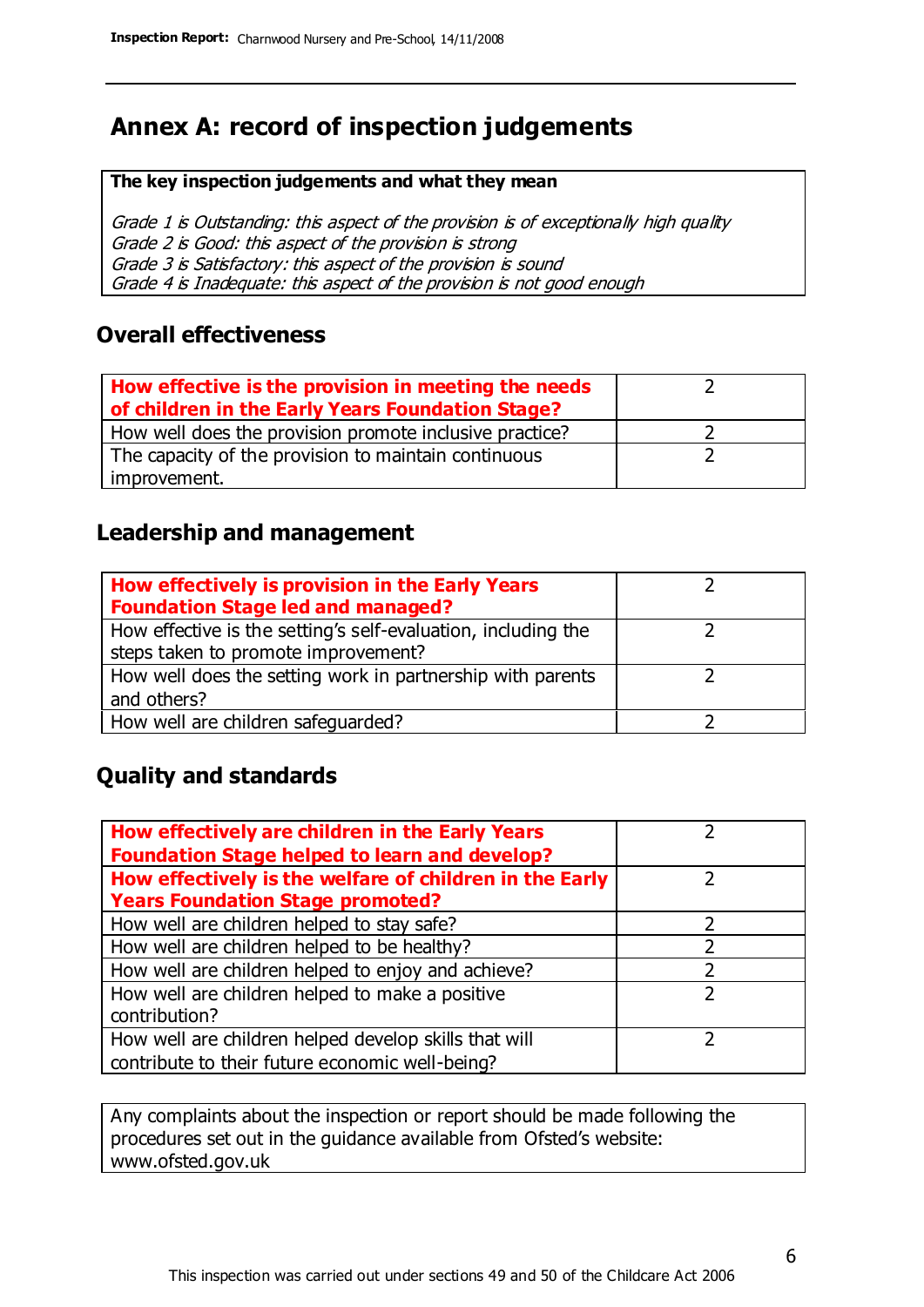# **Annex B: the Childcare Register**

| The provider confirms that the requirements of the<br>compulsory part of the Childcare Register are: | Met |
|------------------------------------------------------------------------------------------------------|-----|
| The provider confirms that the requirements of the<br>voluntary part of the Childcare Register are:  | Met |